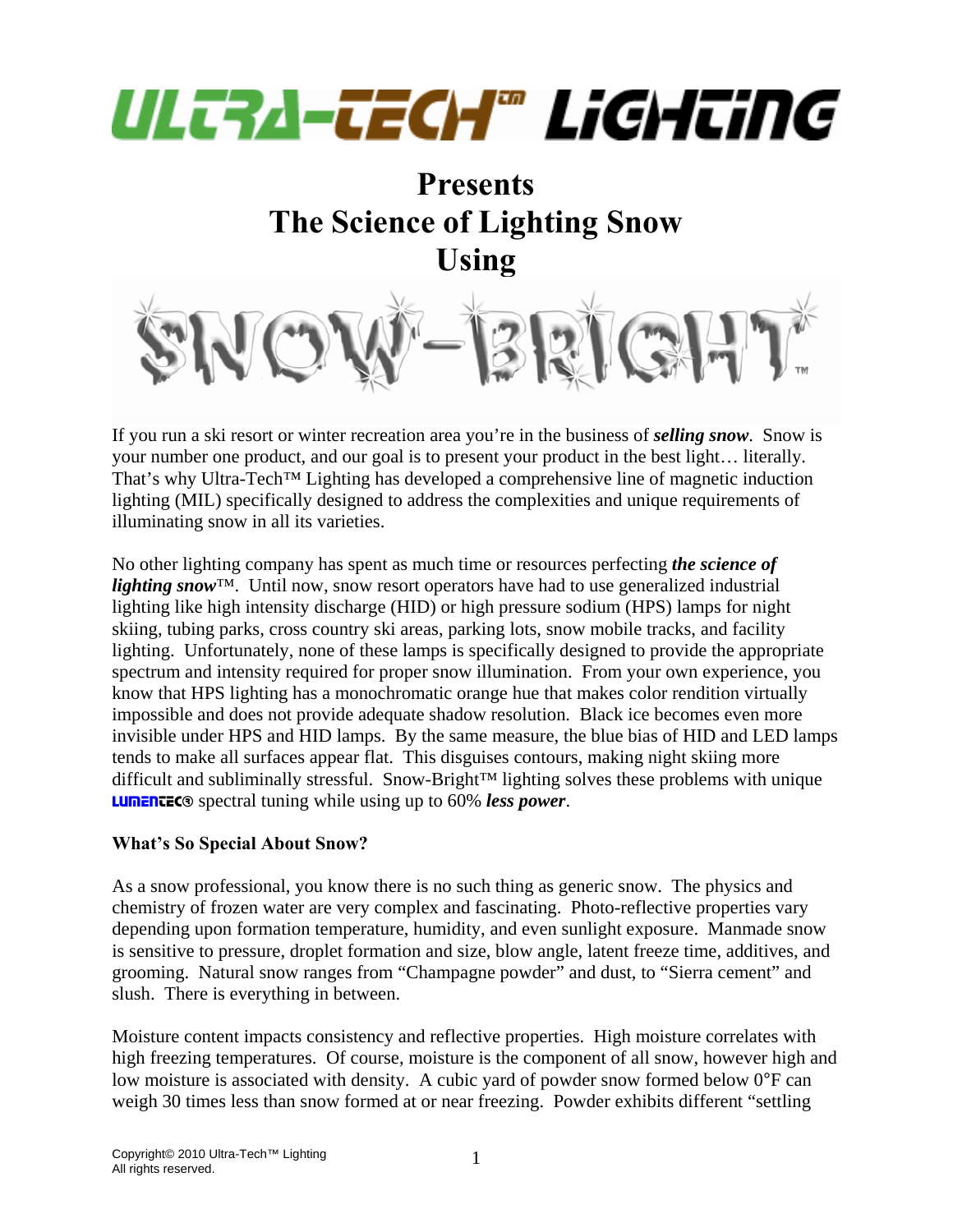patterns" that will form different reflective surfaces. Mixed snow on a bump run will shadow troughs in accordance with opposing faces such as ice, hard pack, and powder.

Believe it or not, snow's light absorption and reflectivity is highly variable based upon its specific properties and how it was formed. For example, natural snow that is formed within three degrees of freezing becomes "blue hue." You have probably noticed how this snow actually appears sky blue. When blue hue is illuminated with blue bias lamps like HID or light emitting diode (LED), the low end of the spectrum becomes dominant.



The result is a flattening effect that prevents the eye from resolving contours. Bumps, troughs, and texture blend together. Thus, the snow may appear to be well lighted, but the human eye is unable to actually *see* the snow's features.

As the graph illustrates, snow's photo-reflective properties carry along the full visible spectrum. Visible light falls within 400 nanometers and 780 nanometers which is actually a very small portion of the electromagnetic scale. Approximately 50% of sunlight is visible at sea level. When illuminating snow, the objective is to create the greatest intensity within the visually perceivable range (violet, indigo, blue, green, yellow, orange, and red). This is referred to as "visually effective lumens (VEL)." Given snow's unique reflective properties and the enormous variability of terrain, the science of maximizing visual acuity requires a delicate balance of spectrum, intensity, and lighting angle.

#### **What You Can't See Can Hurt You!**

Noise canceling headphones have become a popular electronic accessory. Using complementary or interfering wavelengths, it is possible to eliminate sounds within a targeted range. Noise canceling headphones can provide total silence on a jet liner or accentuate the sounds of a concert hall. The same principles apply to light. This is why proper light selection and placement is so important when illuminating snow. Many ski resort operators have experienced "black out" troughs; a confounding blank area on a seemingly well lit slope. Often, the problem stems from combining incompatible lighting such as orange hue HPS and blue hue HID within the same area, or mixing intensities such as 1,000W and 1,500W HID of different color or "Kelvin."

If the crest of one wave meets the valley of another, they cancel each other out. When two light waves cancel each other, the result is darkness called "destructive interference." If the crests of two or more waves are in phase, or almost in phase, they can combine into a larger or more intense effect. This is called "constructive interference."

Snow-Bright™ lighting is specifically designed to create

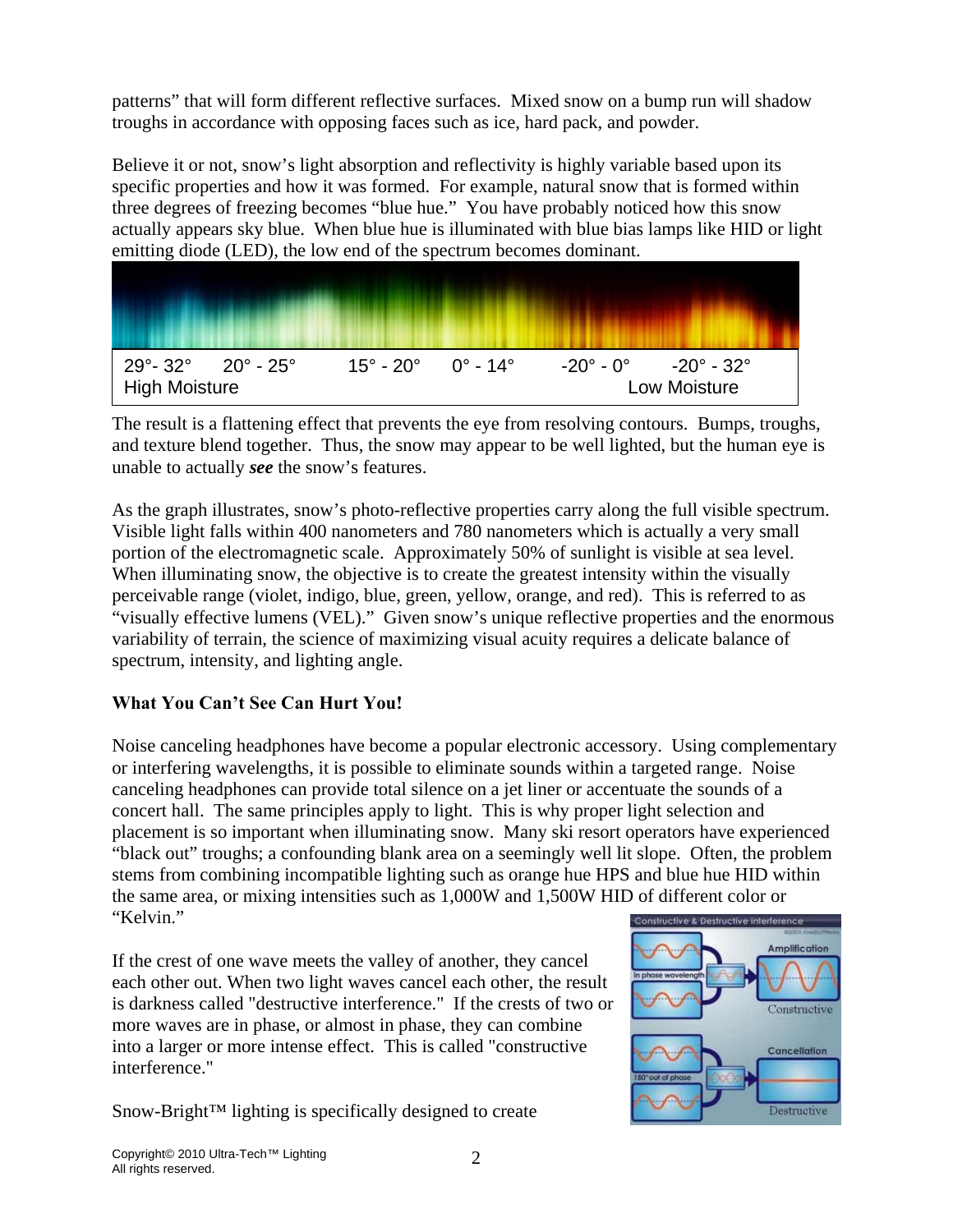maximum constructive interference from the original source and, equally important, from the reflection off the snow. Understand that white light is made up of all colors and all wavelengths. If one of these colors is subtracted from white light (by interference, for instance) we see the complementary color. For example, if blue light is subtracted from white light, we see yellow. As light bounces off convex and concave snow surfaces, its wavelength can be slightly altered. Depending upon the snow's consistency and surface, light harmonics can develop. Mixed or inconsistent lighting can increase negative harmonics, making it difficult to resolve the snow's surface and texture. This is why the "full spectrum" produced by Ultra-Tech lamps is so effective. Ultra-tech lighting can provide significantly more visually effective lumens using *60% less power*.

When rays recombine they can get "out of phase" and interfere with each other. Given particular snow properties, a certain wavelength will be cancelled and its complementary color will be seen. Long wavelengths (red) are generated from low moisture, fine, ungroomed snow. When red is cancelled, it leaves a blue-green reflection. As snow becomes denser, yellow is cancelled out, leaving blue; then green is cancelled, leaving magenta; and finally blue is cancelled, leaving yellow. Sometimes lighting is so inconsistent relative to the illuminated surface that cancellation occurs for all wavelengths and the slope appears dark against a gray background. These are frequently referred to as lighting voids. Surprisingly, voids are not always corrected by adding more light. In fact, many facilities managers have been shocked to find that more lighting increases voids.

This surprising complete cancellation is due to the different way light reflects from variable surfaces. When light reflects from the outside surface of a contour (an air-to-water surface) the direction of vibration of the wave is reversed; i.e. all "up" vibrations are turned into "down" vibrations and vice versa. This phenomenon is frequently seen on freshly groomed corduroy where the grooves appear unusually dark despite being relatively shallow and well illuminated. As the slope is skied, it miraculously appears to get brighter and brighter.

#### **The Ultra-Tech™ Snow-Bright™ Difference!**

Snow-Bright™ lamps start with a "full spectrum" light using **LUMENTEC®** phosphorous coatings that recreate visually effective lumens in the same proportions as sunlight. Using the correct geometry, reflectors, and lenses, you can achieve optimal lighting with significant economies of scale. For example, two 300W Snow-Bright™ slope fixtures can produce 20% to 40% more visually effective lumens than a 1,000W HID lamp, saving 40% in electricity. With the right strategic lighting plan, you can reduce the electric load by up to 60% or even 80%.



Snow-Bright™ fixtures are "cool" lamps that are less affected by temperature. By comparison, metal halide (MH) and HPS lighting is very hot and can lose 20% or more in luminosity in temperatures lower than freezing (32°F/0°C). On extremely cold nights, up to 40% of the light output of MH and HPS can be lost. Snow-Bright™ fixtures have an operating range from -40°F to 120°F with little impact upon light output.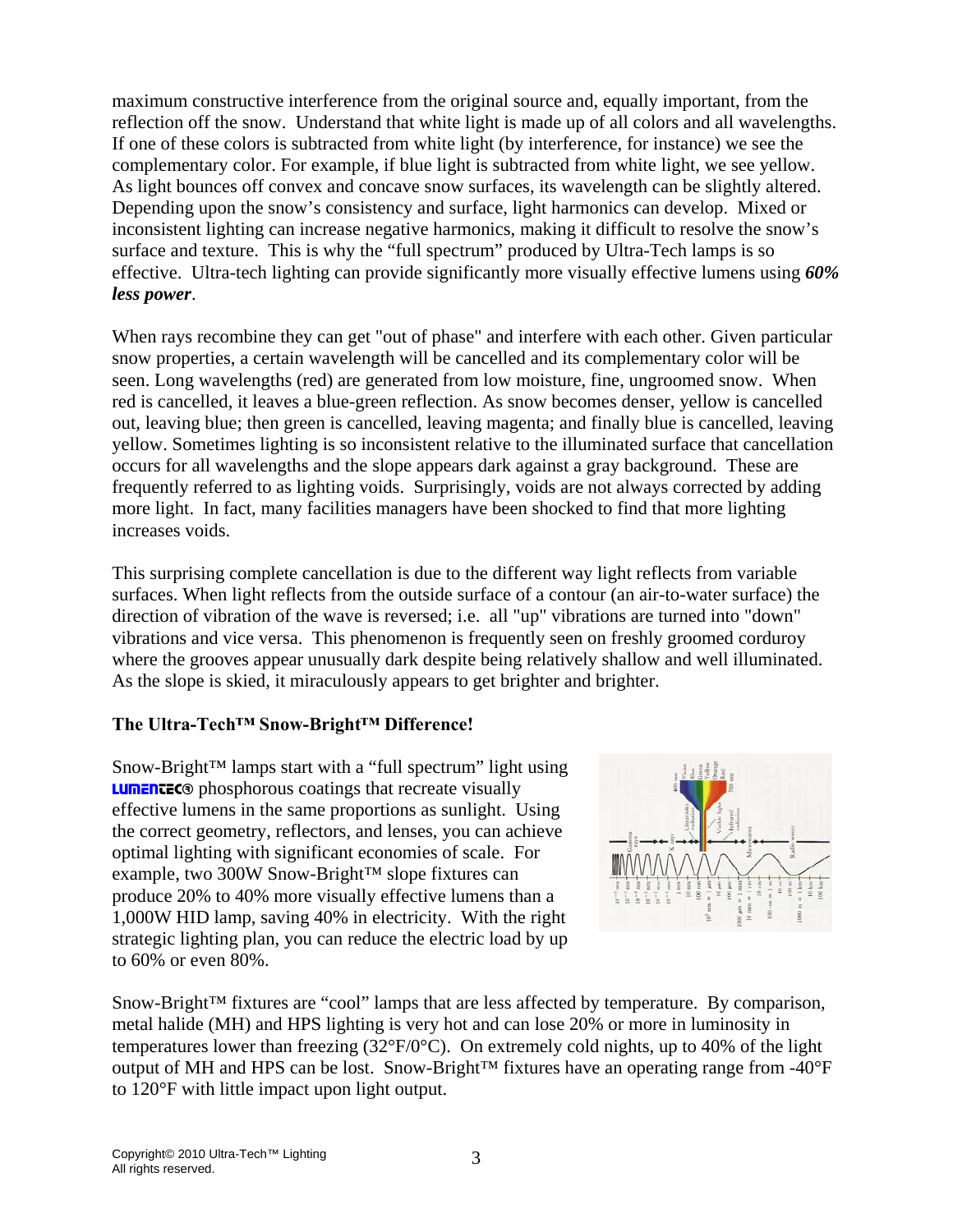Rated at 6,500K, Snow-Bright™ gives you an exceptionally white light with color rendering index (CRI) exceeding .90. The high scotopic/photopic (S/P) ratio improves visual acuity and color rendition, reducing eye fatigue while improving perception.

Equally important, Snow-Bright™ bulbs do not use electrodes. Instead, a magnet stimulates the high energy circulation of electrons to produce light. This gives Snow-Bright fixtures an extraordinary 100,000 hour life-cycle rating; the equivalent of 11 years running 24 hours a day, 365 days per year. Since night skiing is generally less than four hours an evening for approximately 4 to 6 months per year, Snow-Bright lamps can last more than half a century! This translates into more than 600% in maintenance savings compared with conventional ski slope lighting.

Snow-Bright™ fixtures maintain more than 90% of their luminosity over their life-cycle. When compared with other lighting, Snow-Bright offers unparalleled performance. Consider that conventional MH can lose 25% of their light output within the first season! HPS is not significantly better. LED lighting lacks the photometric properties required for slope lighting. The choice is clear. Nothing beats MIL, and no other MIL comes close to Snow-Bright™ fixtures.



#### **Technical Considerations for Minimizing "Light Pollution"**

Light pollution has become a major environmental consideration for ski slope managers as we learn more about the adverse effects of artificial light on nocturnal wildlife. In addition, brightly lit slopes can be disturbing to residential areas such as slope-side housing and neighboring villages. In the natural world, the brightest light we experience at night is the full moon which is approximately 0.2 lux at sea level. Even under such extraordinarily low light, the healthy human eye can clearly resolve objects and features. However, moonlight is not sufficient in intensity or spectrum to provide color perception or to resolve writing on the page of a book. Although it is impossible to read a book under moonlight, cross-country skiers frequently venture out under a full moon for an evening trek. This raises the important question, "How much light do you *really* need for effective slope illumination?"

Traditionally, ski facility managers have believed that the more light you can have on the slope, the better the experience. In reality, more light can create more visual problems than it may solve. Equally important, increasing environmental considerations challenge the traditional view of slope lighting. Responsible night lighting must balance external impacts against desired objectives. Lighting a ski slope as you would a sports arena may seem like a good idea, but it is not cost effective and can have serious negative effects upon nocturnal wildlife and neighbors. In addition, excessive night lighting may actually be dangerous if it acts as a visual distraction for pedestrians and motorists.



High intensity lighting creates light pollution, making slopes stand out against surrounding areas.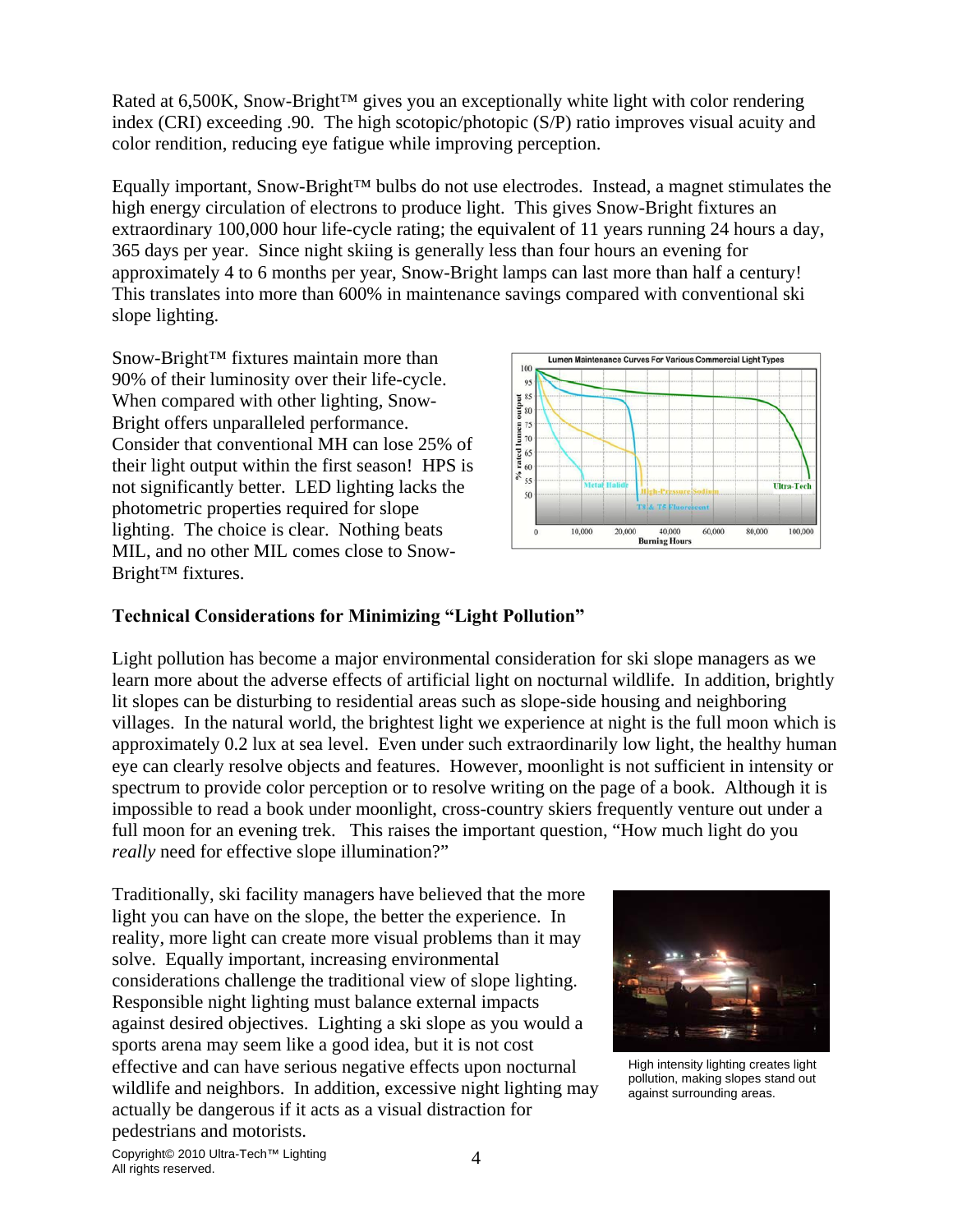The "snow-specific" spectrum of Snow-Bright™ lamps provides the ability to lower overall lumen levels by concentrating light within the visual range of the human eye. This is particularly important when considering sensitivities of night predator birds like owls which have fixed frontal eyes and rely upon vision derived from rods rather than cones. This vision is monochromatic since rods do not resolve color. A very bright slope illuminated by 1000W or greater metal halide or high pressure sodium may act like oncoming headlights that can obscure an owl's forward vision. High intensity lamps like metal halide and sodium disturb the natural cycle of insects and have been known to interrupt hibernation in some mammals.

When compared side-by-side, the Snow-Bright difference becomes obvious. Metal halide lamps produce a very bright white glare upon the snow. Skiers are effectively blinded by the contrast between the reflected light and their forward vision. Terrain appears "flat" and without contrast much the way an overcast day causes "flat light." At the same time, the entire surrounding area is subject to the intense reflected glare from the slope… the light is wasted. Orange light from sodium lamps is concentrated in a narrow visible spectrum, making colors muted and indistinguishable. Snow contour is lost and moguls can appear flat. Snow-Bright™ lighting can be configured to provide a more uniform light across the snow without the intense "spotting" produced by conventional generic outdoor lighting.



Retrofit project shows sodium on left, metal halide on right, and Snow-Bright center-right. Notice the high contrast without glare on the snow illuminated by Snow-Bright™ lamps

Snow-Bright™ light in the foreground uniformly illuminates snow with exceptionally high contrast compared with metal halide lights down the slope that produce excessive glare and flatten the snow's appearance.

Ideally, slope lighting should blend into the environment rather than contrast against it. While there may always be more intensity at the focal point of any lamp, the ability to spread light more uniformly reduces contrast. Snow-Bright™ lamps are designed to focus light onto the snow where it is needed rather than into the sky where it causes light pollution.

In many cases, local ordinances actually foreclose night lighting. In Europe, lumen restrictions are as low as "5 x moonlight;" the equivalent of just 1.0 lux. Some communities require "full cut-off" lamps that prevents extraneous light from "bleeding" away from the source. All of these issues can be addressed using Snow-Bright™ lighting.

Snow-Bright™ lamps come in a variety of configurations that can produce the correct reflective pattern for particular terrain. Consider the unique aspects of a slope's vertical geometry in comparison with roads and fields. With few exceptions, the maximum grade (incline) for a U.S. road is only 8% which is less than  $10^{\circ}$ . Fields are level at  $0^{\circ}$  pitch. By comparison, a slalom ski course can exhibit more than a 30° pitch. Thus, the typical high intensity lamps used to light roads and fields do not lend themselves to

efficiently illuminating ski slopes. This is because the reflective pattern and "throw" is designed for "down-lighting." Yet, virtually all ski areas have been forced to use standard fixtures because that was all that was available. Some areas have resorted to high-mast configurations that are designed for roadways and fields. These lights



A 400-watt Snow-Bright "race-slope" lamp produces an elongated lighting pattern that can disperse light along the vertical slope contour. Unlike conventional spot lights, the light source is over 2 feet long. Lamps can be canted to accommodate specific slope incline.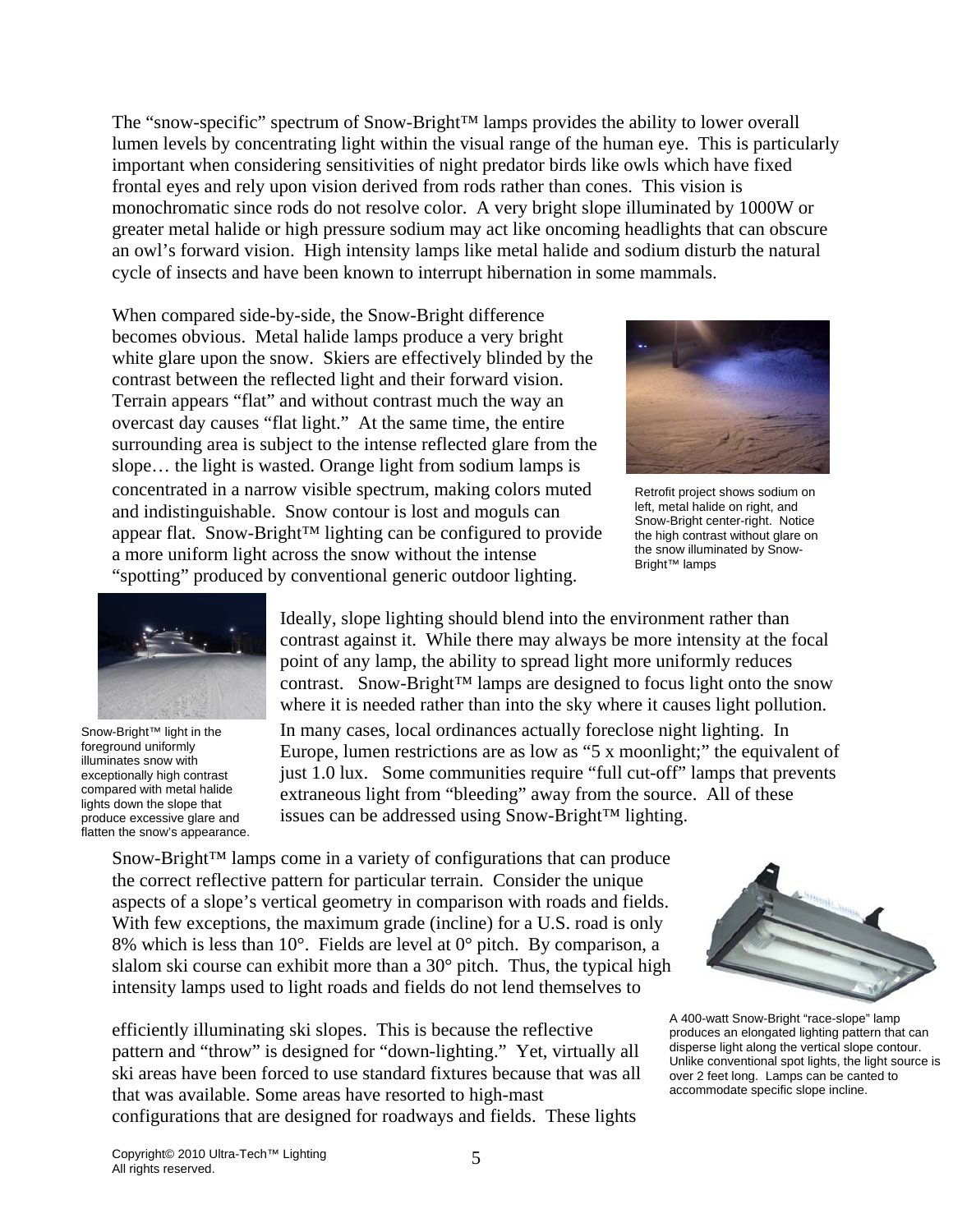

can be mounted on poles ranging from 60-feet to more than 100-feet high. They produce an enormous amount of extraneous light than can be seen for miles.

For the first time, ski facility managers can actually design a lighting plan that matches the particular application. From a gentle incline in a beginner area to a race course or half-pipe... Snow-Bright™ lighting will maximize the resolution on the snow while minimizing light pollution. Intense blotches of round light are replaced with smooth spreads of uniform and non-obtrusive usable slope illumination.

In order to have a metal halide or sodium fixture spread its light along an angular slope surface, the lamps must be directed along the slope's vertical. This means the light will be pointing downhill, putting light into the eyes of those below the beam. Pointing lamps uphill shines light directly into the eyes of descending skiers. The geometry of a conventional high intensity lamp uses a single



Snow-Bright™ round wide-area flood uses a tubular circular light source for dispersion across the slope.

#### **Economies of Scale**

concentrated source that is dispersed from a reflector. Snow-Bright™ fixtures use elongated bulbs that disperse light in accordance with slope angles and contours. A Snow-Bright 300W round flood lamp can frequently cover

more area than a 1,000W sodium fixture. This is because the reflector works with the bulb geometry to spread light over a wider surface area. This means the lamp can be directed more toward the snow surface and less into the sky. The result is better performance without excessive light pollution.

When considering a new night-lighting project, infrastructure and economies play as important a role as light selection. Since Snow-Bright™ fixtures are specifically designed for mountain terrain, they are wind resistant, moisture resistant, light weight, and multi-directional. This usually means mounting pole heights can be lowered to 20 or 30 feet for most projects. Multiple light-weight lamps can be mounted on a single pole. The "throw" of the light can reduce the number of required poles and associated electrical infrastructure. Economies of scale come into play when reducing pole counts, wiring, power, mounting casings, and engineering.

In most cases, two 300W Snow-Bright™ floods can perform better than a single 1,500W metal halide lamp, yielding over 50% in operational savings while generating better lighting performance. Ski facility managers who want to minimize light pollution can actually use lower wattage ratios while maintaining safe and comfortable night skiing or tubing experiences.

#### **Flexibility and Fun with Lights**

The "cold bulb" technology of Snow-Bright™ means facility managers can use plastic color filters to change lighting effects when desired. For example, a tubing park can display green and red Christmas lighting, green lighting for Saint Patrick's Day, and anything in between. Of course, care must be taken not to degrade the visual requirements for the illuminated environment. Still, the ability to change lighting effects provides versatility and flexibility for tubing parks, cross country tracks, and gathering areas. (Not recommended for active slopes.)



A typical metal halide bulb offers a single intense point of light.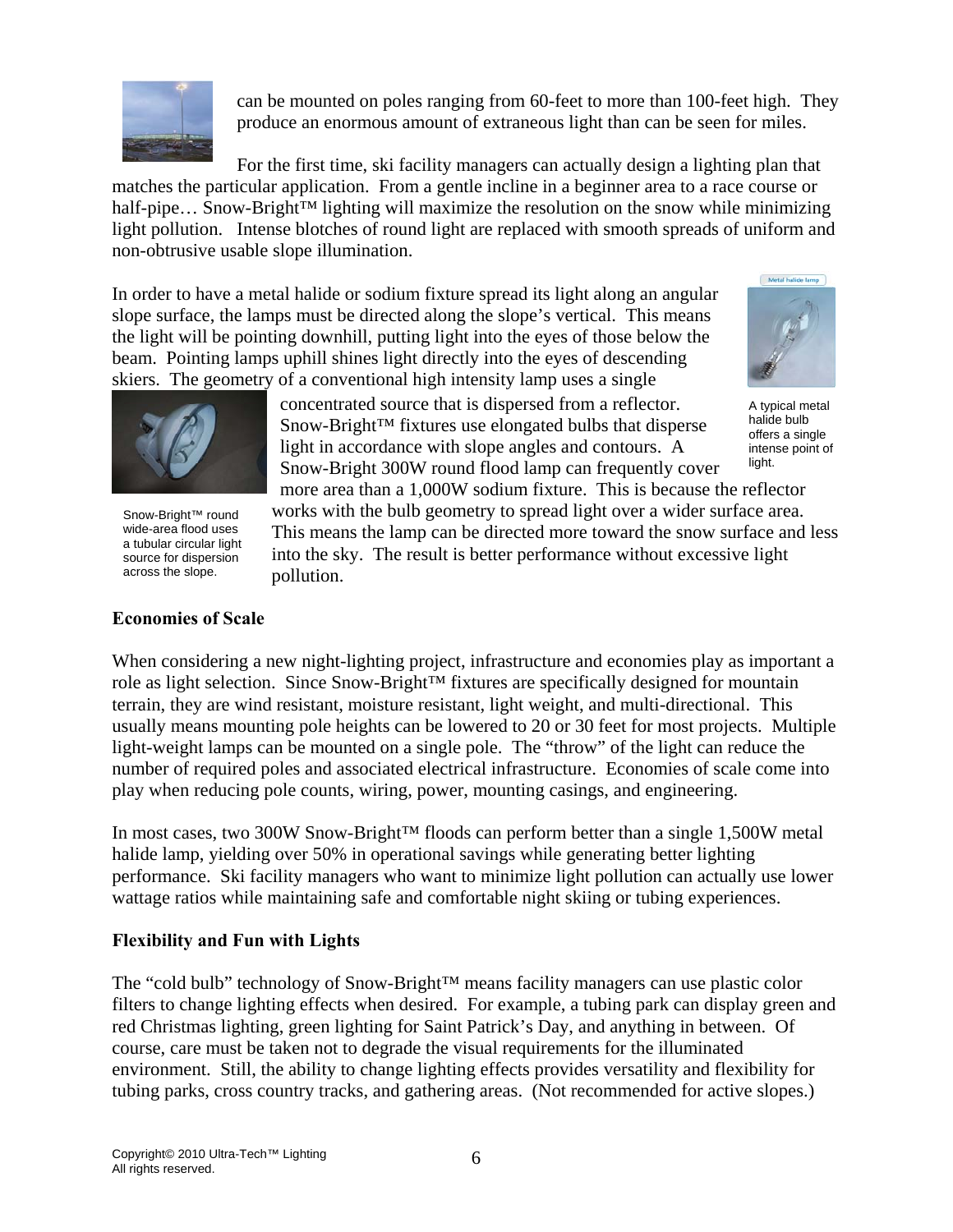#### **Environmentally Friendly, Too!**

Magnetic induction lights are totally recyclable. This is because bulbs do not use dispersed mercury. Instead, MIL has a solid mercury amalgam "slug" that can be clipped from the lamp for recycling. The remaining glass is disposable like any other glass container. Even the magnetic rings can be recycled as metal, or returned to Ultra-Tech Lighting for reprocessing. Mercury lamps, CFLs, HID, and even LED lighting must be handled as "hazardous waste" which requires



Class 3 disposal. Fees for disposing of hazardous waste are being imposed in many districts and can amount to large overheads

In our new era of "sustainability," Snow-Bright addresses all the most important goals:

- ♦ Extraordinary life-cycle
- ♦ Fully recyclable
- ♦ Low energy consumption

With fewer and fewer landfills for hazardous waste, disposal is an important consideration. Although the need to dispose of MIL bulbs is not likely to occur for at least a decade, the fact that Snow-Bright bulbs are not likely to carry a disposal fee is part of creating a "sustainable" plan for the future.

Snow-Bright™ lighting addresses carbon footprint issues as well. When you use Snow-Bright™ lamps, you are lowering your lighting-related carbon footprint by as much as 60% to 80%. This, too, is an important aspect of maintaining a sustainable business that is more "Green" and more efficient. For companies that have issued carbon footprint guidelines, retrofitting to Snow-Bright™ lights can help meet carbon reduction goals.

We invite you to consider the full line of Snow-Bright lighting and urge you to call your representative today to set up an evaluation and lighting audit. See what Snow-Bright<sup>™</sup> can do to improve your bottom line while solving all your outdoor lighting needs.

**●●●**

**LUMENTEC**® technology tunes bulb spectral output to produce specific light frequencies, color, and intensity. By changing a bulb's spectral output, **LUMENTEC** $\odot$  technology can provide the exact light needed for specific purposes.

VARIBEAM™ technology changes the fixture focal length by altering the position of the Ultra-Tech™ Lighting bulb within the fixture. This allows more precise light dispersion over the desired surface areas.